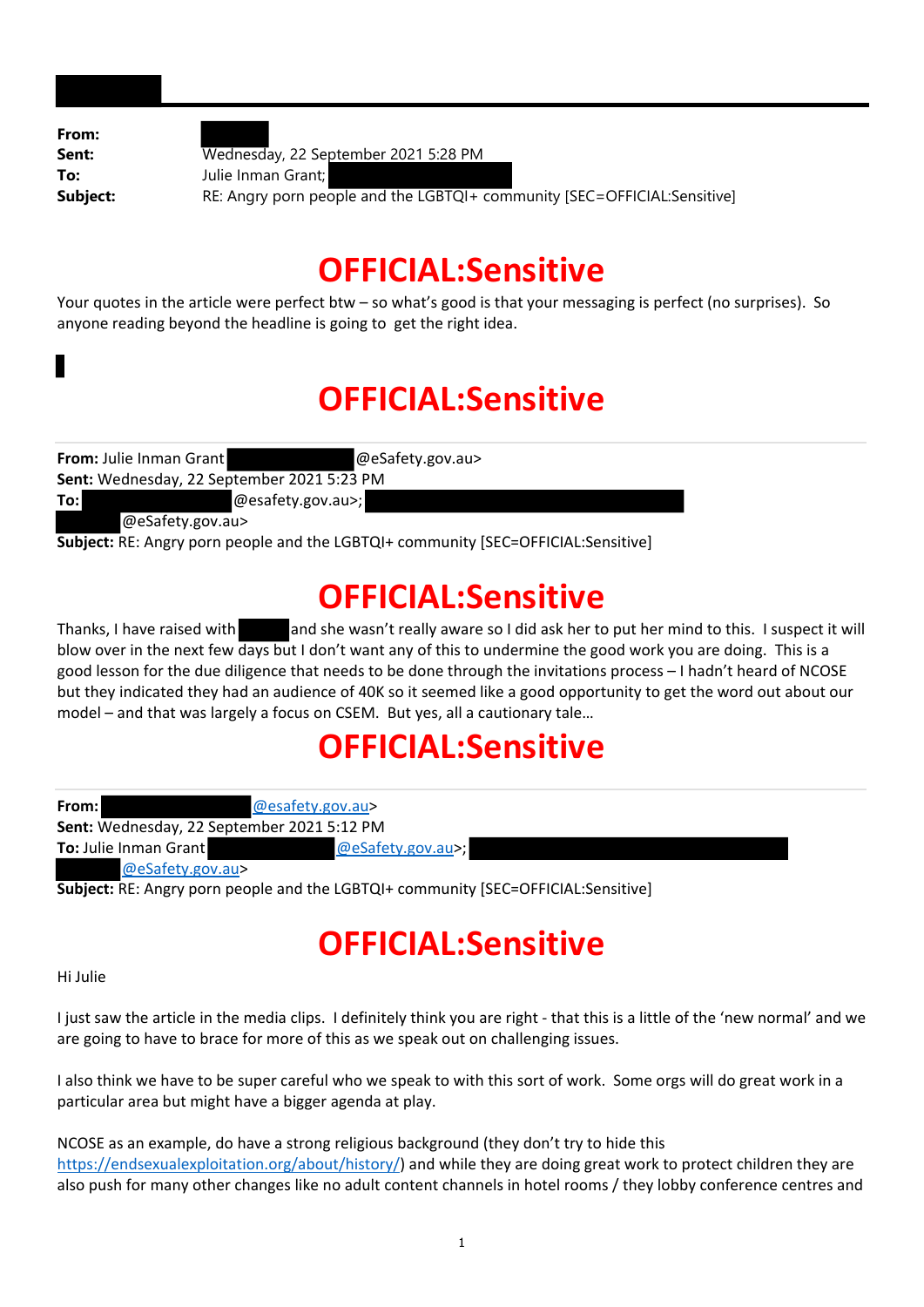hotels to try and block and stop Sexpos and there was also sensitivity when they tried to remove access to LGBTIQ+ content from school computers. (All in the USA)

They are anti (all) porn / adult material. So this feeds into that narrative that we have discussed earlier - that some sectors of the community (most notably the LGBTIQ+ community) are very distrustful of the government and feel that eSafety's new powers are a bit of a trojan horse to silence their voices and or consensual or positive porn.

I would get advice from and her team but my thoughts are let this slide to the keeper. If we do get approached for an interview or comment we have a great story to tell but there are some groups that no matter how we engage, we are not going to shift their opinion.

We are still pushing for the print articles in the Sydney Star and Melbourne Star Observers so I will chase those up.

I am not sure if you have any other thoughts?

Julie - always happy to chat if you want to talk about it further.

# **OFFICIAL:Sensitive**

| From: Julie Inman Grant                    | @eSafety.gov.au>                                                              |  |
|--------------------------------------------|-------------------------------------------------------------------------------|--|
| Sent: Wednesday, 22 September 2021 3:29 PM |                                                                               |  |
| To:                                        | @esafety.gov.au>;                                                             |  |
| @eSafety.gov.au>                           |                                                                               |  |
|                                            | Subject: Angry porn people and the LGBTQI+ community [SEC=OFFICIAL:Sensitive] |  |

# **OFFICIAL:Sensitive**

- If you haven't had the pleasure of being on Twitter today - there are some US-based porn people spreading a fair amount of misinformation about a podcast interview I did around preventing CSAM and there may have been some discussion around age verification and the like. The organisation in NCOSE and I don't think they are a religiously based organisation but the porn industry obviously has some beef with them. So, one of the guys is calling on the media to ask if I oppose LGBTIQ+ education, which is kind of ridiculous but I wanted to make you aware in the event anyone in the community questioned or said anything to you. Perhaps we should retweet the JOY FM interview or the materials we have now.

This may be our "new normal" now that we have been thrown in the midst of the "porn wars...." But I wanted you to be aware from the stakeholder perspective. Suggestions welcomed!

https://twitter.com/GustavoTurnerX/status/1440344356993462301?s=20

**Julie Inman Grant** Commissioner She | Her